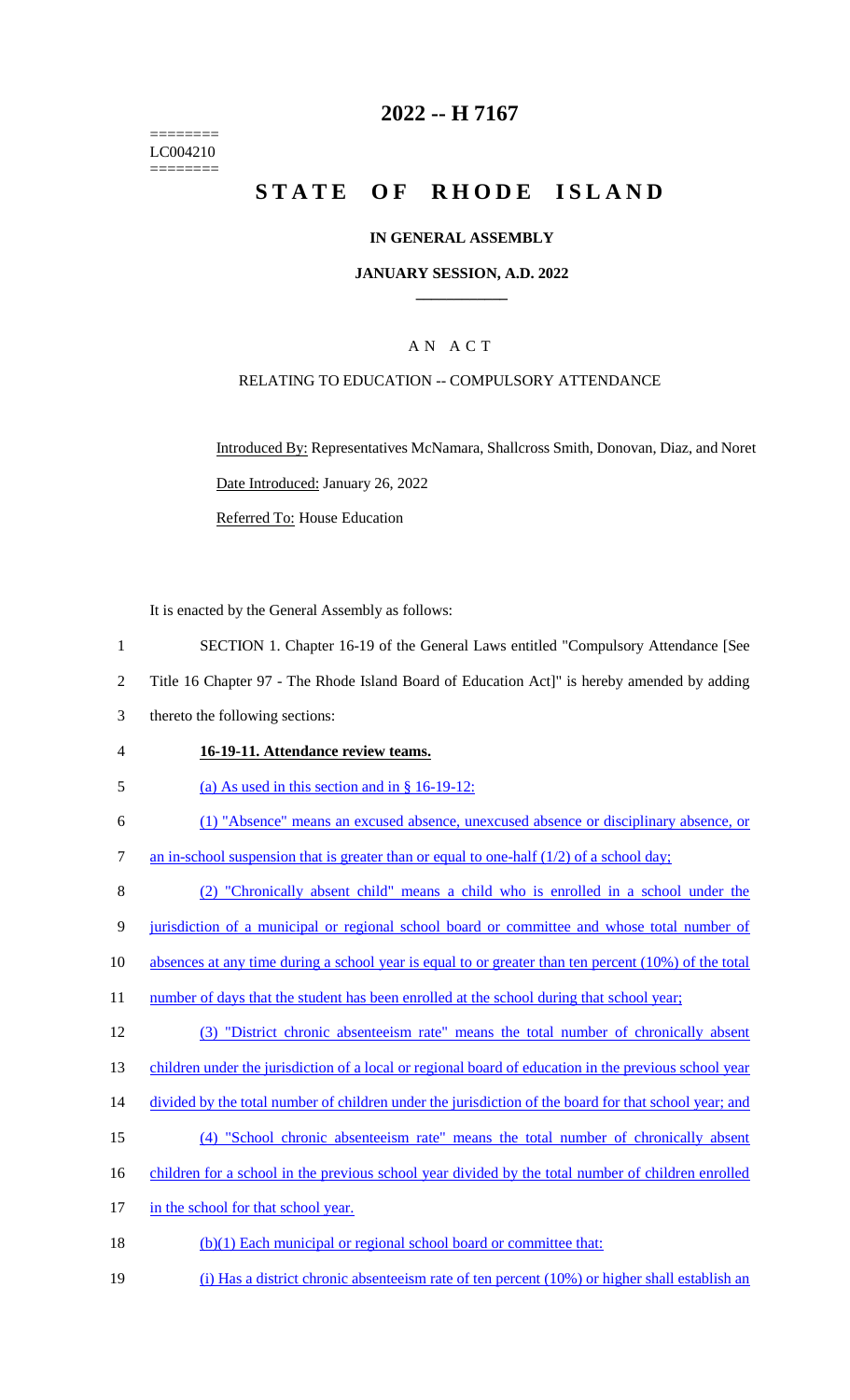- 1 attendance review team for the school district;
- 2 (ii) Has a school under the jurisdiction of the board or committee with a school chronic 3 absenteeism rate of fifteen percent (15%) or higher shall establish an attendance review team at 4 such school; 5 (iii) Has more than one school under the jurisdiction of the board or committee with a 6 school chronic absenteeism rate of fifteen percent (15%) or higher shall establish an attendance 7 review team for the school district or at each such school; or 8 (iv) Has a district chronic absenteeism rate of ten percent (10%) or higher and one or more 9 schools under the jurisdiction of the board or committee with a school chronic absenteeism rate of 10 fifteen percent (15%) or higher shall establish an attendance review team for the school district or 11 at each such school. Attendance review teams shall be established to address chronic absenteeism 12 in the school district or at the school or schools. 13 (2) Any attendance review team established under this section may consist of school 14 administrators, guidance counselors, school social workers, teachers and/or representatives from 15 community-based programs who address issues related to student attendance by providing 16 programs and services to truants, and chronically absent children and their parents or guardians. 17 Each attendance review team shall be responsible for reviewing the cases of truants and chronically 18 absent children, discussing school interventions and community referrals for truants and 19 chronically absent children and making any additional recommendations for such truants and 20 chronically absent children, and their parents or guardians. Each attendance review team shall meet 21 at least monthly. 22 **16-19-12. Chronic absenteeism prevention and intervention plan.**  23 (a) Not later than January 1, 2023, the Rhode Island department of elementary and 24 secondary education shall develop a chronic absenteeism prevention and intervention plan for use 25 by municipal and regional school boards and committees of education to reduce chronic 26 absenteeism in the school district. 27 (b)(1) The chronic absenteeism prevention and intervention plan shall include, but need 28 not be limited to, the following information that describes: 29 (i) Chronic absenteeism, including, but not limited to, the definition of a chronically absent 30 child under § 16-19-11, and the causes of chronic absenteeism, such as poverty, violence, poor 31 health and lack of access to transportation; 32 (ii) The effect of chronic absenteeism on a student's academic performance; 33 (iii) How family and school partnerships with community resources, including, but not 34 limited to, family resource centers and youth service bureaus, can reduce chronic absenteeism and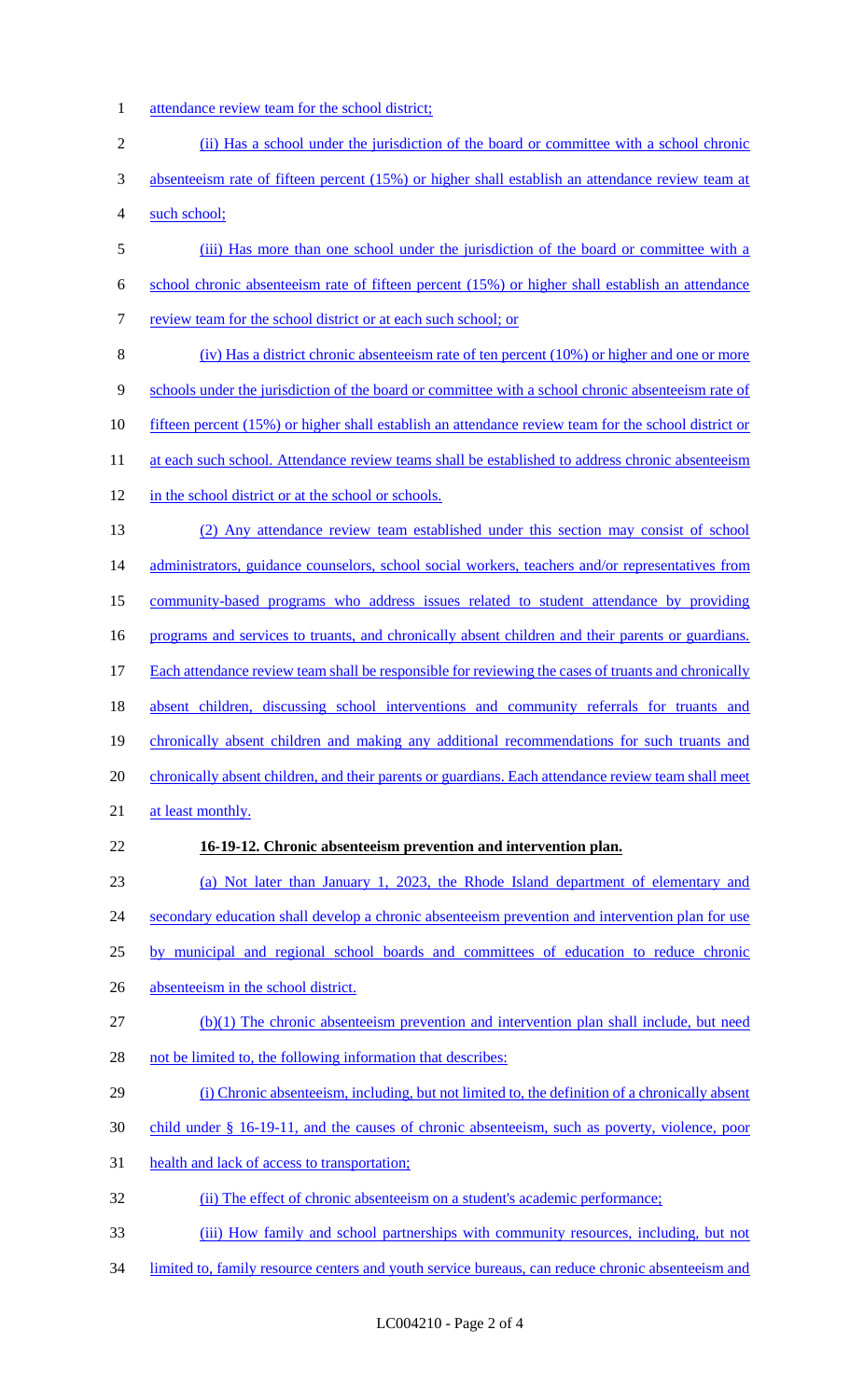| $\mathbf{1}$   | improve student attendance;                                                                            |
|----------------|--------------------------------------------------------------------------------------------------------|
| $\overline{2}$ | (iv) A means of collecting and analyzing data relating to student attendance, truancy and              |
| 3              | chronic absenteeism for the purpose of:                                                                |
| 4              | (A) Disaggregating such data by school district, school, grade and subgroups, such as race,            |
| 5              | ethnicity, gender, eligibility for free or reduced priced lunches and students whose primary           |
| 6              | language is not English; and                                                                           |
| 7              | (B) Assisting local and regional boards of education in:                                               |
| 8              | (I) Tracking chronic absenteeism over multiple years and for the current school year;                  |
| 9              | (II) Developing indicators to identify students who are at risk of being chronically absent            |
| 10             | children;                                                                                              |
| 11             | (III) Monitoring students' attendance over time; and                                                   |
| 12             | (IV) Making adjustments to interventions as they are being implemented.                                |
| 13             | (2) The chronic absenteeism prevention and intervention plan may include, but need not                 |
| 14             | be limited to:                                                                                         |
| 15             | (i) A research-based and data-driven mentorship model that addresses and attempts to                   |
| 16             | reduce chronic absenteeism through the use of mentors, such as students, teachers, administrators,     |
| 17             | intramural and interscholastic athletic coaches, school resource officers and community partners;      |
| 18             | and                                                                                                    |
| 19             | (ii) Incentives and rewards that recognize schools and students that improve attendance                |
| 20             | and reduce the school chronic absenteeism rate.                                                        |
| 21             | The council on elementary and secondary education shall include the applicable<br>(c)                  |
| 22             | district's chronic absenteeism rate of each school district within the report on school discipline     |
| 23             | presented annually to the general assembly pursuant to the provisions of $\S$ 16-60-4. The council     |
| 24             | shall also incorporate and include the applicable school or district's chronic absenteeism rate in any |
| 25             | report card or evaluation of the effectiveness of a school or district.                                |
| 26             | SECTION 2. This act shall take effect upon passage.                                                    |

#### ======== LC004210  $=$